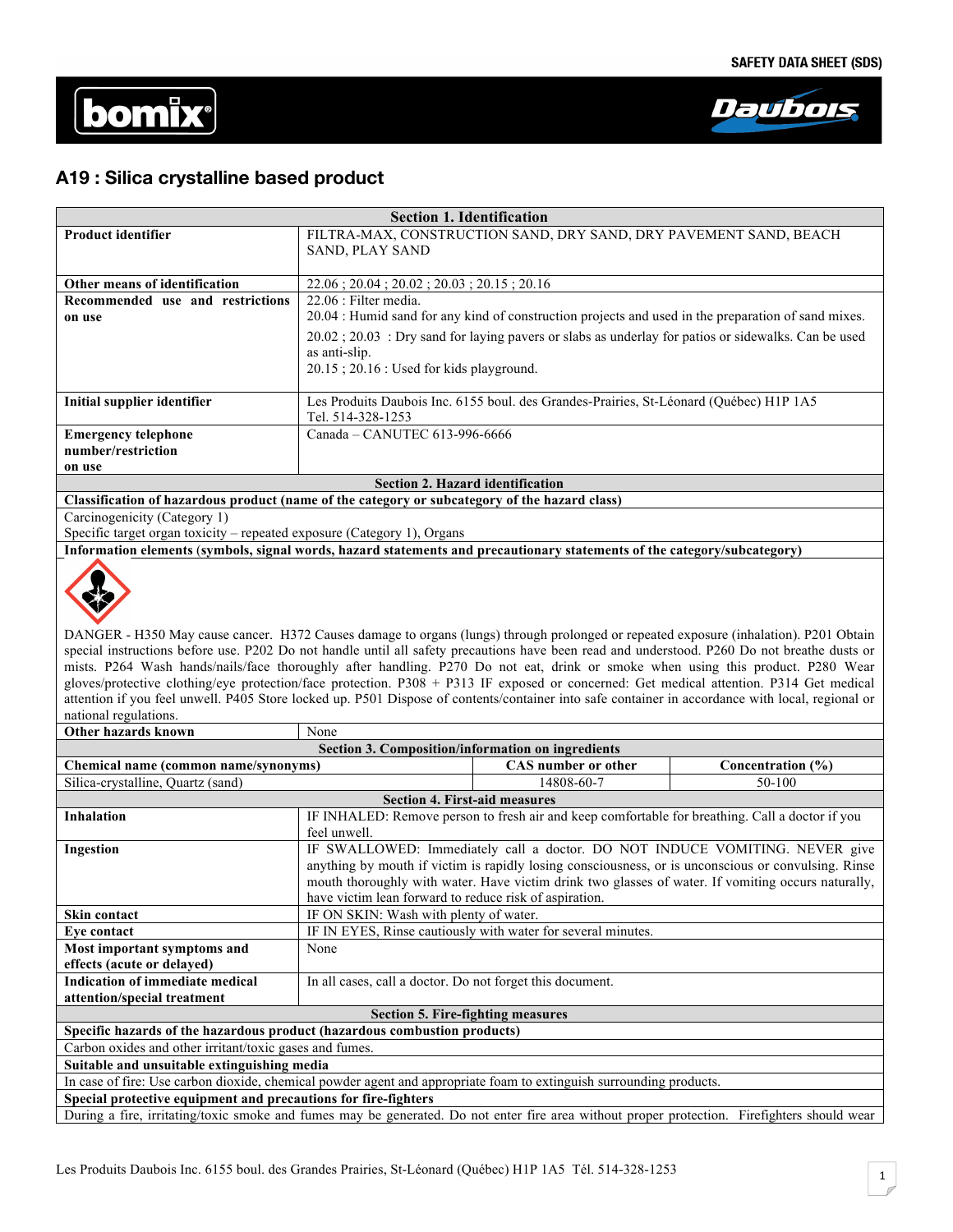



proper protective equipment and self-contained breathing apparatus with full facepiece. Shield personnel to protect from venting, rupturing or bursting cans. Move containers from fire area if it can be done without risk. Water spray may be useful in cooling equipment and cans exposed to heat and flame.

# **Section 6. Accidental release measures**

# **Personal precautions, protective equipment and emergency procedures**

Restrict access to area until completion of clean-up. Ensure clean-up is conducted by trained personnel only. All persons dealing with clean-up should wear the appropriate protective equipment (See Section 8).

## **Methods and materials for containment and cleaning up**

Ventilate area of release. Stop the leak if it can be done safely. Contain and absorb any spilled liquid concentrate with inert absorbent material, then place material into a container for later disposal (see Section 13). Contaminated absorbent material may pose the same hazards as the spilled product. Notify the appropriate authorities as required.

## **Section 7. Handling and storage**

#### **Precautions for safe handling**

Wear gloves/protective clothing/eye protection/face protection. Before handling, it is very important that engineering controls are operating, and that protective equipment requirements and personal hygiene measures are being followed. People working with this chemical should be properly trained regarding its hazards and its safe use. Inspect containers for leaks before handling. Label containers appropriately. Ensure proper ventilation. Avoid breathing dust/fume/gas/mist/vapours/spray. Avoid contact with eyes, skin and clothing. Keep away from heat, sparks and flame. Avoid generating high concentrations of dusts, vapours or mists. Keep away from incompatible materials (Section 10). Keep containers closed when not in use. Empty containers are always dangerous. Refer also to Section 8.

# **Conditions for safe storage, including any incompatibilities**

Store in a well-ventilated place. Keep container tightly closed. Keep cool. Store locked up. Store away from incompatible materials (Section 10). Inspect all incoming containers to make sure they are properly labelled and not damaged. Storage area should be clearly identified, clear of obstruction and accessible only to trained personnel. Inspect periodically for damage or leaks.

# **Section 8. Exposure controls/Personal protection**

**Control parameters (biological limit values or exposure limit values and source of those values)**  Exposure limits: CAS 14808-60-7 ACGIH – TLV-TWA 0.025 mg/m<sup>3</sup> (respirable particles) & PEL-TWA 10 mg/m<sup>3</sup> (respirable particles) & 30  $mg/m<sup>3</sup>$  (total dust);

#### **Appropriate engineering controls**

Use under well-ventilated conditions. Local exhaust ventilation system is recommended to maintain concentrations of contaminants below exposure limits. Make emergency eyewash stations, safety/quick-drench showers, and washing facilities available in work area.

## **Individual protection measures/personal protective equipment**

Respiratory protection is required if the concentrations are higher than the exposure limits. Use a NIOSH approved respirators if the exposure limits are unknown. Chemically protective gloves (impervious), and other protective clothing to prevent prolonged or repeated skin contact, must be worn during all handling operations. Wear protective chemical splash goggles to prevent mists from entering the eyes. Wash hands/nails/face thoroughly after handling. Do not eat, drink or smoke when using this product. Practice good personal hygiene after using this material. Remove and wash contaminated work clothing before re-use.

| Section 9. Physical and chemical properties                                      |                      |            |                                         |               |  |  |
|----------------------------------------------------------------------------------|----------------------|------------|-----------------------------------------|---------------|--|--|
| Appearance, physical                                                             | Brown solid/granules |            | Vapour pressure                         | Not available |  |  |
| state/colour                                                                     |                      |            |                                         |               |  |  |
| Odour                                                                            | <b>Odourless</b>     |            | Vapour density                          | Not available |  |  |
| <b>Odour threshold</b>                                                           | Not available        |            | <b>Relative density</b>                 | $1.8 - 2.5$   |  |  |
| рH                                                                               | Not available        |            | <b>Solubility</b>                       | Not available |  |  |
| Melting/freezing point                                                           | $1710^{\circ}$ C     |            | Partition coefficient - n-octanol/water | Not available |  |  |
| Initial boiling point/range                                                      | $2230^{\circ}$ C     |            | <b>Auto-ignition temperature</b>        | Not available |  |  |
| <b>Flash point</b>                                                               | Not available        |            | <b>Decomposition temperature</b>        | Not available |  |  |
| <b>Evaporation rate</b>                                                          | Not available        |            | <b>Viscosity</b>                        | Not available |  |  |
| <b>Flammability (solids and</b>                                                  | Not available        |            | <b>VOC</b>                              | Not available |  |  |
| gases)                                                                           |                      |            |                                         |               |  |  |
| Upper and lower flammability/explosive limits                                    |                      | <b>Not</b> | Other                                   | None known    |  |  |
|                                                                                  |                      | available  |                                         |               |  |  |
| Section 10. Stability and reactivity                                             |                      |            |                                         |               |  |  |
| Reactivity                                                                       |                      |            |                                         |               |  |  |
| Does not react under the recommended storage and handling conditions prescribed. |                      |            |                                         |               |  |  |
| <b>Chemical stability</b>                                                        |                      |            |                                         |               |  |  |
| Stable under the recommended storage and handling conditions prescribed.         |                      |            |                                         |               |  |  |
| <b>Possibility of hazardous reactions</b>                                        |                      |            |                                         |               |  |  |
| None                                                                             |                      |            |                                         |               |  |  |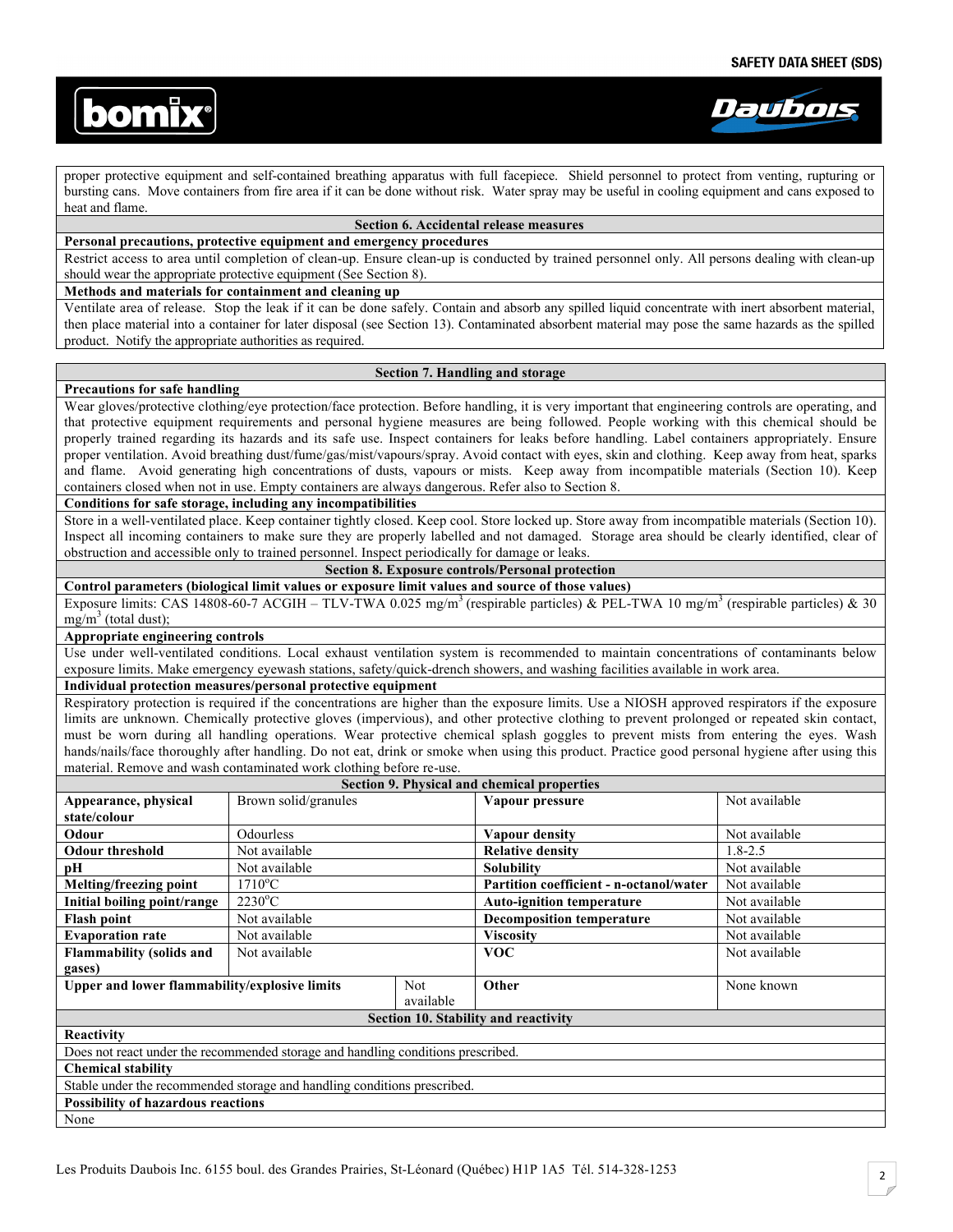



|                                                                                                                                                                                                                          |  | Conditions to avoid (static discharge, shock or vibration)                   |                                                                                                                                         |  |
|--------------------------------------------------------------------------------------------------------------------------------------------------------------------------------------------------------------------------|--|------------------------------------------------------------------------------|-----------------------------------------------------------------------------------------------------------------------------------------|--|
| None                                                                                                                                                                                                                     |  |                                                                              |                                                                                                                                         |  |
| <b>Incompatible materials</b>                                                                                                                                                                                            |  |                                                                              |                                                                                                                                         |  |
| None                                                                                                                                                                                                                     |  |                                                                              |                                                                                                                                         |  |
| <b>Hazardous decomposition products</b>                                                                                                                                                                                  |  |                                                                              |                                                                                                                                         |  |
| None known                                                                                                                                                                                                               |  |                                                                              |                                                                                                                                         |  |
|                                                                                                                                                                                                                          |  |                                                                              | <b>Section 11. Toxicological information</b>                                                                                            |  |
|                                                                                                                                                                                                                          |  |                                                                              | Information on the likely routes of exposure (inhalation, ingestion, skin and eye contact)                                              |  |
|                                                                                                                                                                                                                          |  |                                                                              | May cause cancer. Causes damage to organs (lungs) through prolonged or repeated exposure (inhalation).                                  |  |
|                                                                                                                                                                                                                          |  | Symptoms related to the physical, chemical and toxicological characteristics |                                                                                                                                         |  |
| None                                                                                                                                                                                                                     |  |                                                                              |                                                                                                                                         |  |
|                                                                                                                                                                                                                          |  |                                                                              | Delayed and immediate effects (chronic effects from short-term and long-term exposure)                                                  |  |
|                                                                                                                                                                                                                          |  |                                                                              | Skin Sensitization - No data available; Respiratory Sensitization - No data available; Germ Cell Mutagenicity - No data available;      |  |
|                                                                                                                                                                                                                          |  |                                                                              | Carcinogenicity – Yes, possible according to IARC, ACGIH, NTP or OSHA; Reproductive Toxicity – No data available; Specific Target Organ |  |
|                                                                                                                                                                                                                          |  |                                                                              | Toxicity — Single Exposure – No data available; Specific Target Organ Toxicity — Repeated Exposure – Possible; Aspiration Hazard – No   |  |
|                                                                                                                                                                                                                          |  | data available; Health Hazards Not Otherwise Classified - No data available. |                                                                                                                                         |  |
|                                                                                                                                                                                                                          |  | Numerical measures of toxicity (ATE; $LD_{50}$ & $LC_{50}$ )                 |                                                                                                                                         |  |
| None                                                                                                                                                                                                                     |  |                                                                              |                                                                                                                                         |  |
| ATE not available in this document.                                                                                                                                                                                      |  |                                                                              |                                                                                                                                         |  |
|                                                                                                                                                                                                                          |  |                                                                              | <b>Section 12. Ecological information</b>                                                                                               |  |
|                                                                                                                                                                                                                          |  | Ecotoxicity (aquatic and terrestrial information)                            |                                                                                                                                         |  |
| No data available for this product.                                                                                                                                                                                      |  |                                                                              |                                                                                                                                         |  |
| <b>Persistence and</b>                                                                                                                                                                                                   |  | No data available                                                            |                                                                                                                                         |  |
| degradability<br><b>Bioaccumulative</b>                                                                                                                                                                                  |  | No bioaccumulation is to be expected.                                        |                                                                                                                                         |  |
| potential                                                                                                                                                                                                                |  |                                                                              |                                                                                                                                         |  |
| <b>Mobility</b> in soil                                                                                                                                                                                                  |  | No data available                                                            |                                                                                                                                         |  |
| Other adverse effects                                                                                                                                                                                                    |  | No data available                                                            |                                                                                                                                         |  |
|                                                                                                                                                                                                                          |  |                                                                              | <b>Section 13. Disposal considerations</b>                                                                                              |  |
|                                                                                                                                                                                                                          |  |                                                                              | Information on safe handling for disposal/methods of disposal/contaminated packaging                                                    |  |
|                                                                                                                                                                                                                          |  |                                                                              | Dispose of contents/container into safe container in accordance with local, regional or national regulations.                           |  |
|                                                                                                                                                                                                                          |  |                                                                              | <b>Section 14. Transport information</b>                                                                                                |  |
|                                                                                                                                                                                                                          |  |                                                                              | UN number; Proper shipping name; Class(es); Packing group (PG) of the TDG/49 CFR Regulations                                            |  |
| <b>NOT REGULATED</b>                                                                                                                                                                                                     |  |                                                                              |                                                                                                                                         |  |
|                                                                                                                                                                                                                          |  |                                                                              | UN number; Proper shipping name; Class(es); Packing group (PG) of the IMDG (maritime)                                                   |  |
| NOT REGULATED                                                                                                                                                                                                            |  |                                                                              |                                                                                                                                         |  |
|                                                                                                                                                                                                                          |  |                                                                              | UN number; Proper shipping name; Class(es); Packing group (PG) of the IATA (air)                                                        |  |
| <b>NOT REGULATED</b>                                                                                                                                                                                                     |  |                                                                              |                                                                                                                                         |  |
| Special precautions (transport/conveyance)                                                                                                                                                                               |  |                                                                              | None                                                                                                                                    |  |
| <b>Environmental hazards (IMDG or other)</b>                                                                                                                                                                             |  |                                                                              | None                                                                                                                                    |  |
|                                                                                                                                                                                                                          |  | Bulk transport (usually more than 450 L in capacity)                         | Possible                                                                                                                                |  |
| <b>Section 15. Regulatory information</b>                                                                                                                                                                                |  |                                                                              |                                                                                                                                         |  |
| Safety/health Canadian regulations specifics                                                                                                                                                                             |  |                                                                              | Refer to Section 2 for the appropriate classification. This product has been classified                                                 |  |
|                                                                                                                                                                                                                          |  |                                                                              | in accordance with the hazard criteria of the Hazardous Products Regulations (HPR).                                                     |  |
|                                                                                                                                                                                                                          |  | <b>Environmental Canadian regulations specifics</b>                          | Refer to Section 3 for ingredient(s) of the DSL                                                                                         |  |
| Safety/health/environmental outside regulations specifics                                                                                                                                                                |  |                                                                              |                                                                                                                                         |  |
| United States OSHA information: This product is regulated according to OSHA (29 CFR).                                                                                                                                    |  |                                                                              |                                                                                                                                         |  |
| United States EPA (Environmental Protection Agency) information: 40 CFR Refer to the ingredients listed in Section 3 & Sections 12; 13 & 14.                                                                             |  |                                                                              |                                                                                                                                         |  |
| United States TCSA information: Refer to the ingredients listed in Section 3.                                                                                                                                            |  |                                                                              |                                                                                                                                         |  |
| National Fire Protection Association (NFPA):                                                                                                                                                                             |  |                                                                              |                                                                                                                                         |  |
| <b>INSTABILITY: 0</b><br>HEALTH: 1<br>FLAMMABILITY: 0<br>SPECIAL HAZARDS: Refer to Section 2 & 3.                                                                                                                        |  |                                                                              |                                                                                                                                         |  |
| HAZARD SCALE: $0 = \text{Minimal } 1 = \text{Slight}$<br>$2 = \text{Modern}$ 3 = Serious<br>$4 =$ Severe                                                                                                                 |  |                                                                              |                                                                                                                                         |  |
| California Proposition 65: This product contains an ingredient known to the State of California to cause cancer or other reproductive harm.                                                                              |  |                                                                              |                                                                                                                                         |  |
| <b>Section 16. Other information</b>                                                                                                                                                                                     |  |                                                                              |                                                                                                                                         |  |
| Date of the latest revision of the safety data sheet<br>July 19, 2017 version 1 (NSS ENTREPRISE INC.)<br>Safety Data Sheets from manufacturer/supplier & from Canadian Centre for Occupational Health and Safety, CCOHS. |  |                                                                              |                                                                                                                                         |  |
| References<br><b>Abbreviations</b>                                                                                                                                                                                       |  |                                                                              |                                                                                                                                         |  |
|                                                                                                                                                                                                                          |  |                                                                              |                                                                                                                                         |  |